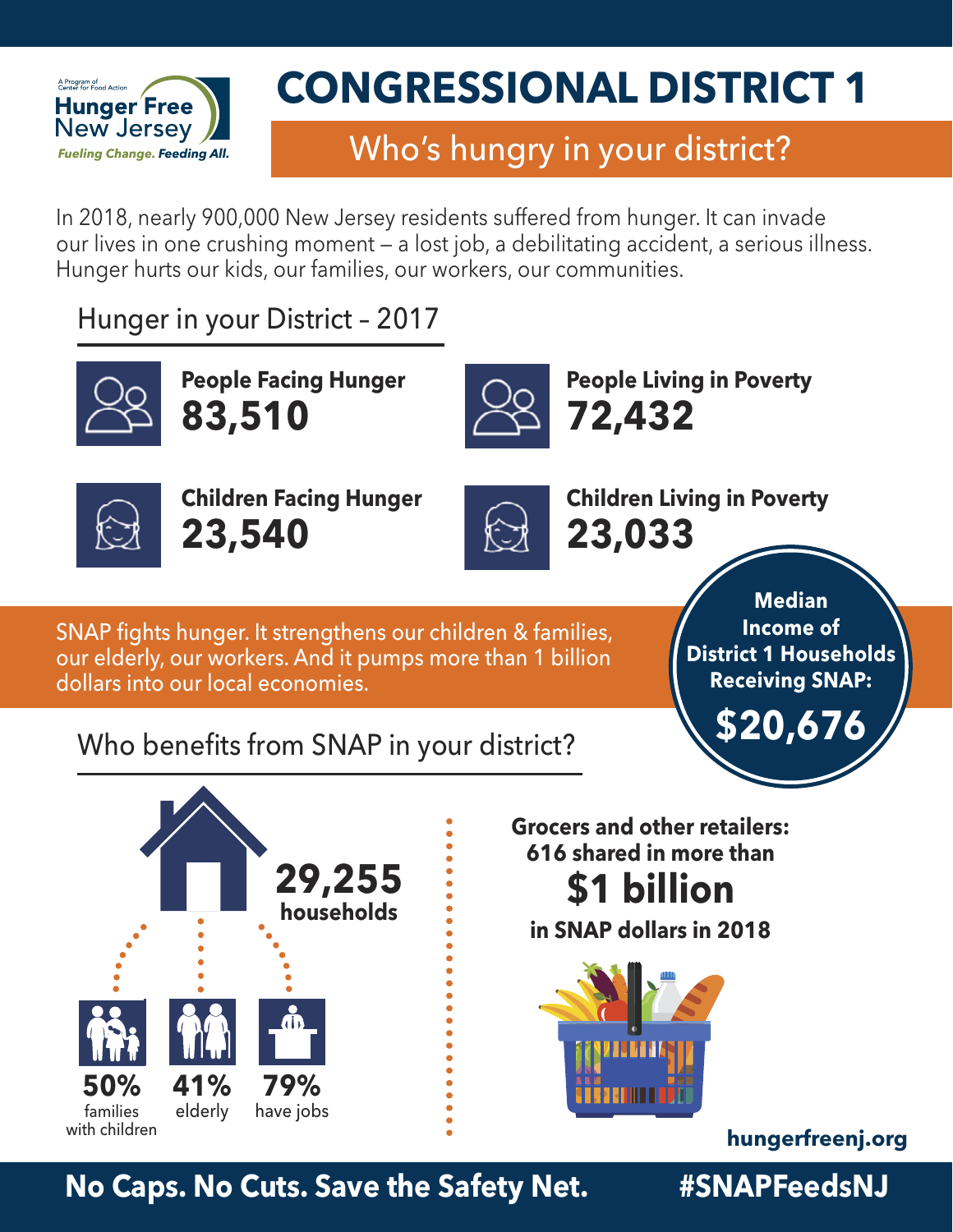

## Who's hungry in your district?

In 2018, nearly 900,000 New Jersey residents suffered from hunger. It can invade our lives in one crushing moment — a lost job, a debilitating accident, a serious illness. Hunger hurts our kids, our families, our workers, our communities.

Hunger in your District – 2017



**People Facing Hunger 85,680**



**People Living in Poverty 93,870**



**Children Facing Hunger 26,810**



**Children Living in Poverty 33,182**

SNAP fights hunger. It strengthens our children & families, our elderly, our workers. And it pumps more than 1 billion dollars into our local economies.

**Median Income of District 2 Households Receiving SNAP:**

**\$20,099**

### Who benefits from SNAP in your district?



**Grocers and other retailers: 639 shared in more than \$1 billion**

**in SNAP dollars in 2018**



**[hungerfreenj.org](https://hungerfreenj.org)**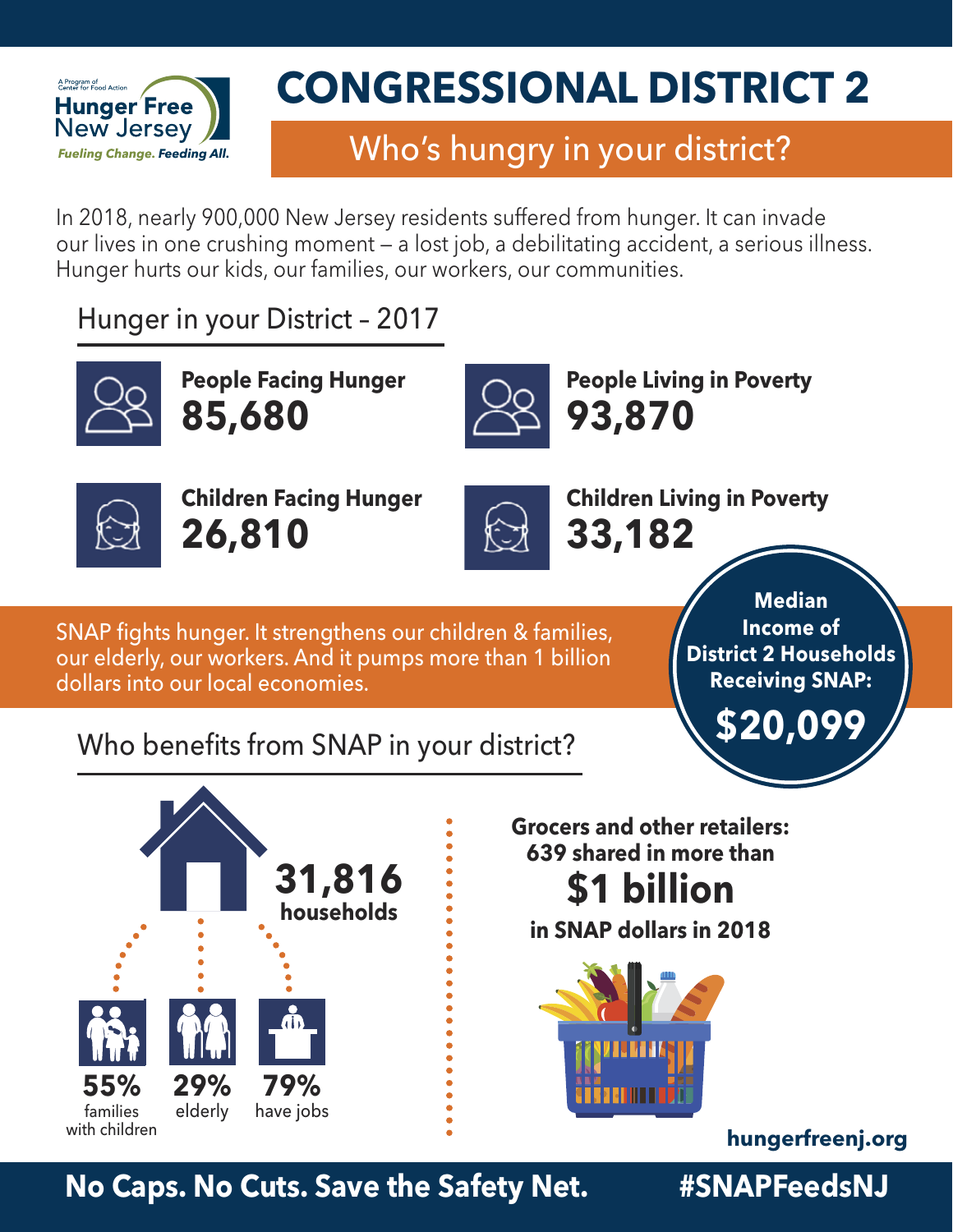

## Who's hungry in your district?

In 2018, nearly 900,000 New Jersey residents suffered from hunger. It can invade our lives in one crushing moment — a lost job, a debilitating accident, a serious illness. Hunger hurts our kids, our families, our workers, our communities.

Hunger in your District – 2017



**People Facing Hunger 66,050**



**People Living in Poverty 48,107**



**Children Facing Hunger 18,220**



**Children Living in Poverty 11,326**

SNAP fights hunger. It strengthens our children & families, our elderly, our workers. And it pumps more than 1 billion dollars into our local economies.

**Median Income of District 3 Households Receiving SNAP:**

**\$33,002**

### Who benefits from SNAP in your district?



**Grocers and other retailers: 446 shared in more than \$1 billion**

**in SNAP dollars in 2018**



**[hungerfreenj.org](https://hungerfreenj.org)**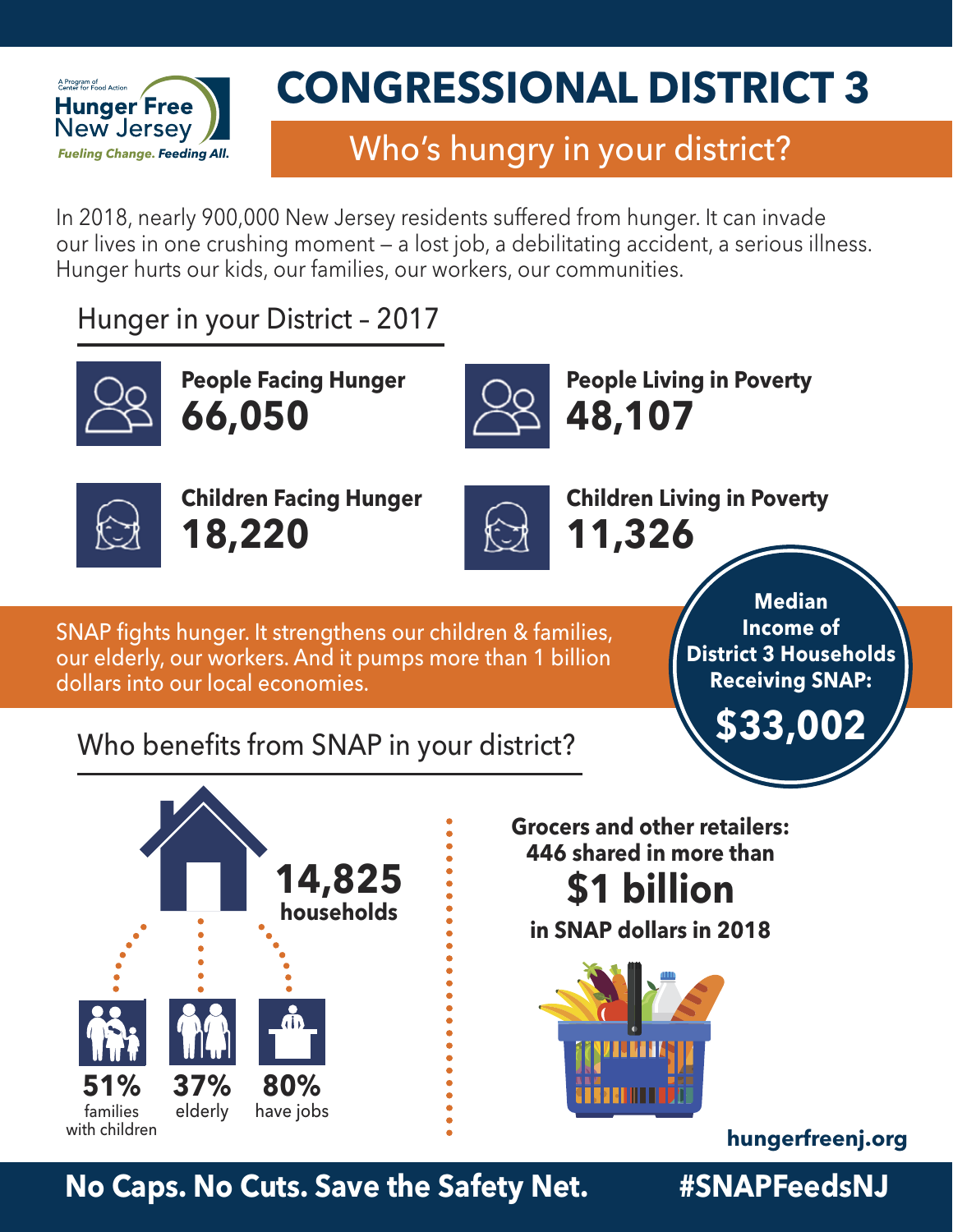

## Who's hungry in your district?

In 2018, nearly 900,000 New Jersey residents suffered from hunger. It can invade our lives in one crushing moment — a lost job, a debilitating accident, a serious illness. Hunger hurts our kids, our families, our workers, our communities.

Hunger in your District – 2017



**People Facing Hunger 67,650**



**People Living in Poverty 69,183**



**Children Facing Hunger 25,350**



**Children Living in Poverty 26,488**

SNAP fights hunger. It strengthens our children & families, our elderly, our workers. And it pumps more than 1 billion dollars into our local economies.

**Median Income of District 4 Households Receiving SNAP:**

**\$24,579**

### Who benefits from SNAP in your district?



**Grocers and other retailers: 410 shared in more than \$1 billion**

**in SNAP dollars in 2018**



**[hungerfreenj.org](https://hungerfreenj.org)**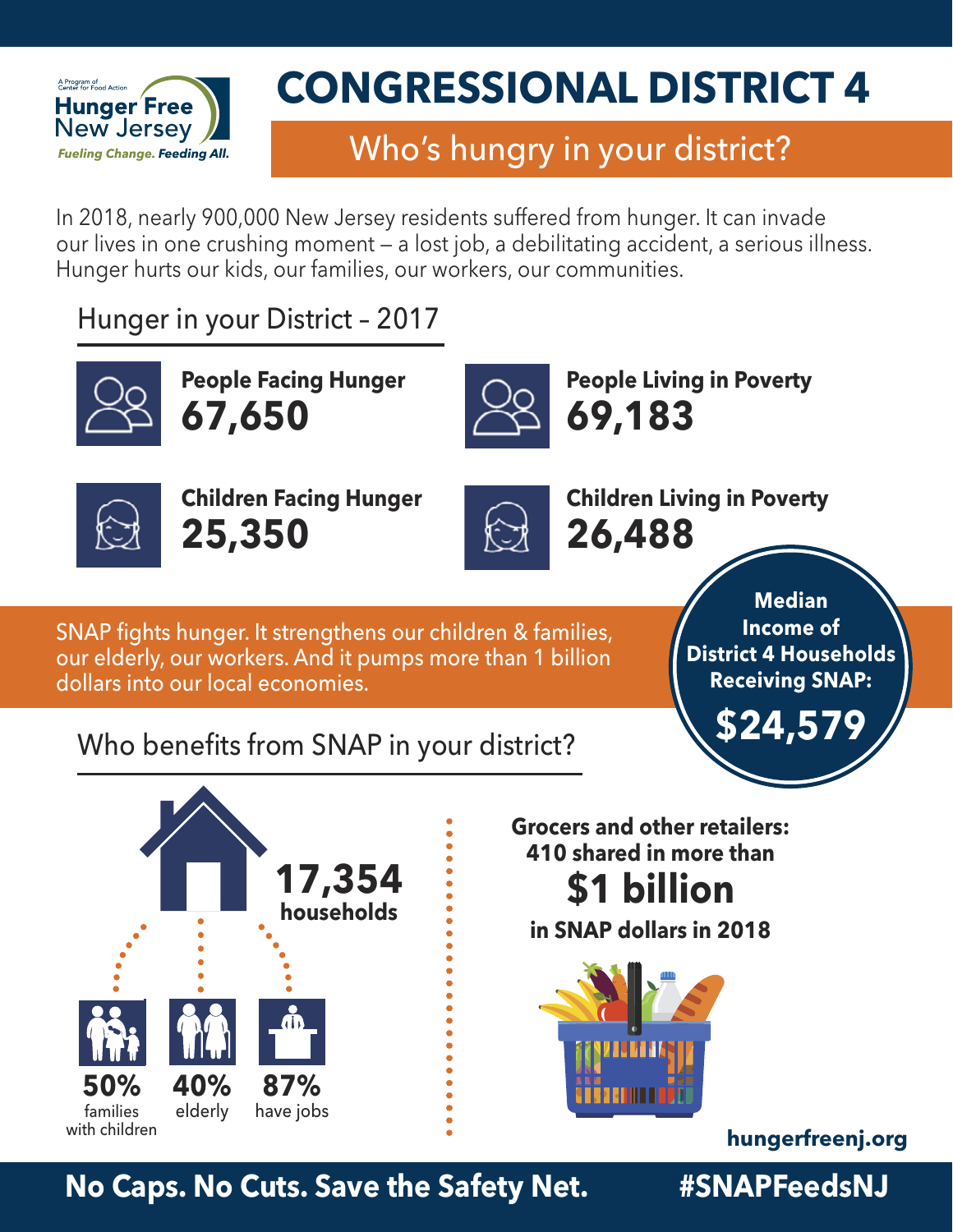

## Who's hungry in your district?

In 2018, nearly 900,000 New Jersey residents suffered from hunger. It can invade our lives in one crushing moment — a lost job, a debilitating accident, a serious illness. Hunger hurts our kids, our families, our workers, our communities.

Hunger in your District – 2017



**People Facing Hunger 46,350**



**People Living in Poverty 39,322**



**Children Facing Hunger 16,300**



**Children Living in Poverty 8,584**

SNAP fights hunger. It strengthens our children & families, our elderly, our workers. And it pumps more than 1 billion dollars into our local economies.

**Median Income of District 5 Households Receiving SNAP:**

**\$31,592**

### Who benefits from SNAP in your district?



**Grocers and other retailers: 309 shared in more than \$1 billion**

**in SNAP dollars in 2018**



**[hungerfreenj.org](https://hungerfreenj.org)**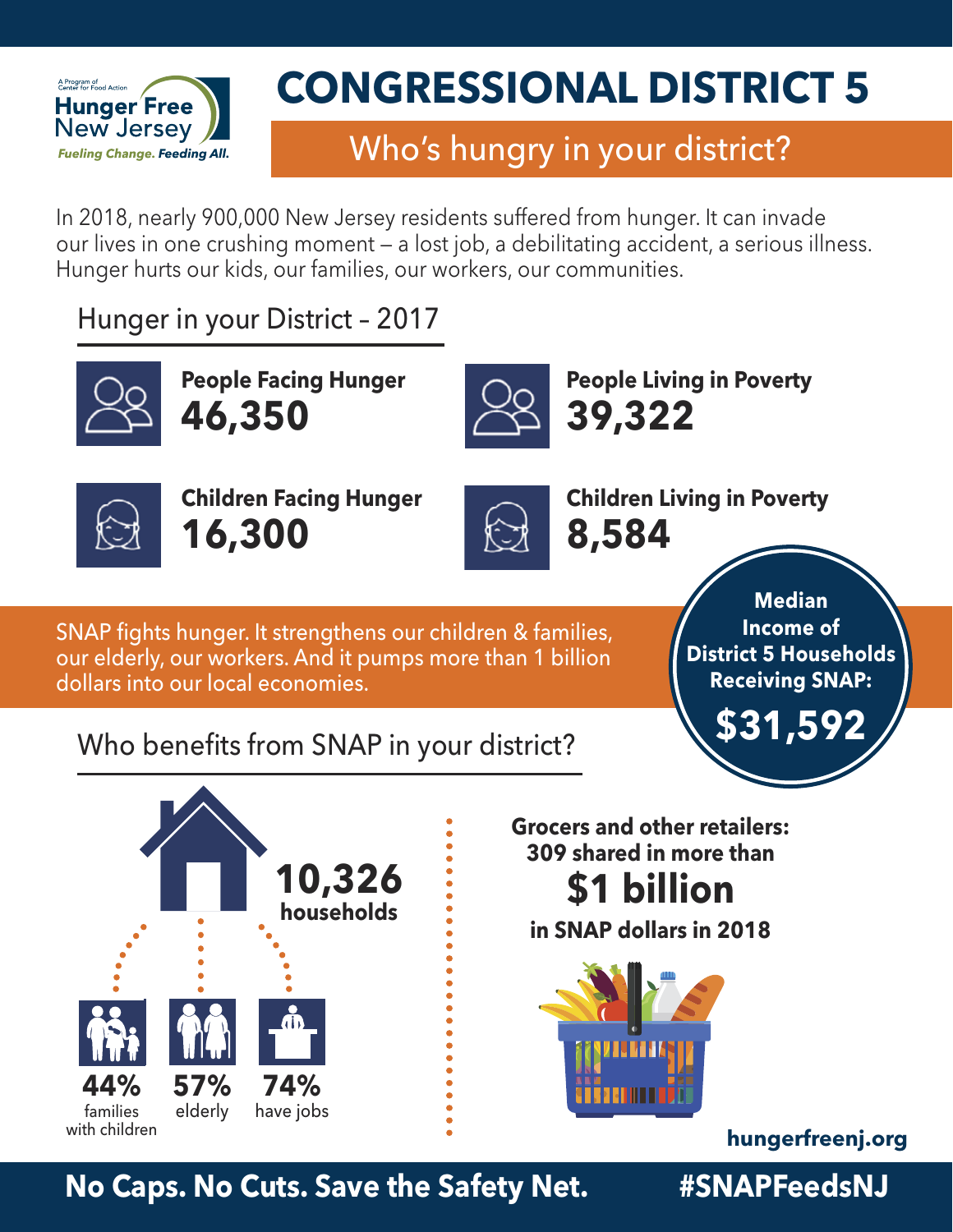

## Who's hungry in your district?

In 2018, nearly 900,000 New Jersey residents suffered from hunger. It can invade our lives in one crushing moment — a lost job, a debilitating accident, a serious illness. Hunger hurts our kids, our families, our workers, our communities.

Hunger in your District – 2017



**People Facing Hunger 66,160**



**People Living in Poverty 76,163**



**Children Facing Hunger 20,290**



**Children Living in Poverty 22,845**

SNAP fights hunger. It strengthens our children & families, our elderly, our workers. And it pumps more than 1 billion dollars into our local economies.

**Median Income of District 6 Households Receiving SNAP:**

**\$24,352**

### Who benefits from SNAP in your district?



**Grocers and other retailers: 462 shared in more than \$1 billion**

**in SNAP dollars in 2018**



**[hungerfreenj.org](https://hungerfreenj.org)**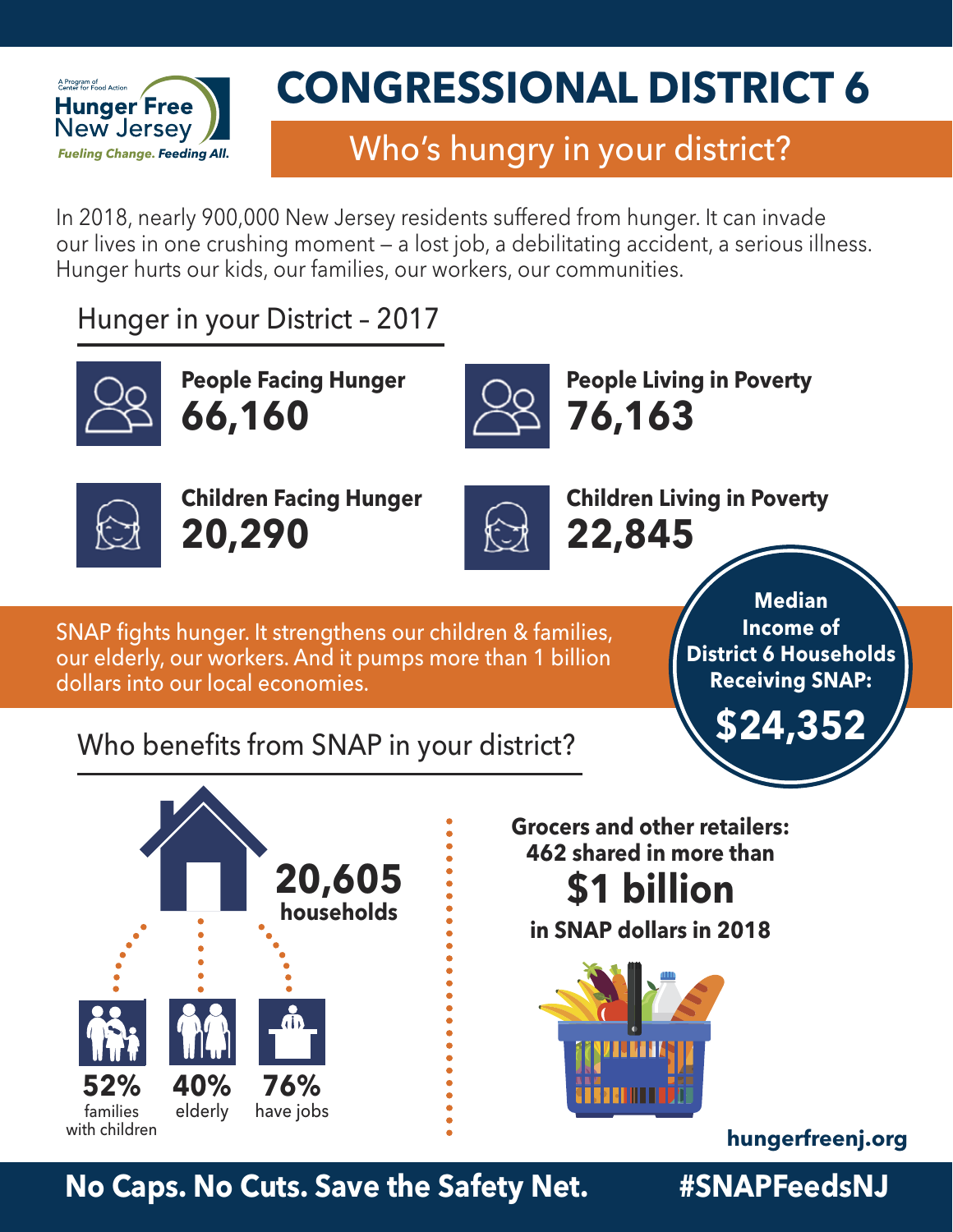

## Who's hungry in your district?

In 2018, nearly 900,000 New Jersey residents suffered from hunger. It can invade our lives in one crushing moment — a lost job, a debilitating accident, a serious illness. Hunger hurts our kids, our families, our workers, our communities.

Hunger in your District – 2017



**People Facing Hunger 46,170**



**People Living in Poverty 39,360**



**Children Facing Hunger 16,640**



**Children Living in Poverty 9,579**

SNAP fights hunger. It strengthens our children & families, our elderly, our workers. And it pumps more than 1 billion dollars into our local economies.

**Median Income of District 7 Households Receiving SNAP:**

**\$20,931**

### Who benefits from SNAP in your district?



**Grocers and other retailers: 277 shared in more than \$1 billion**

**in SNAP dollars in 2018**



**[hungerfreenj.org](https://hungerfreenj.org)**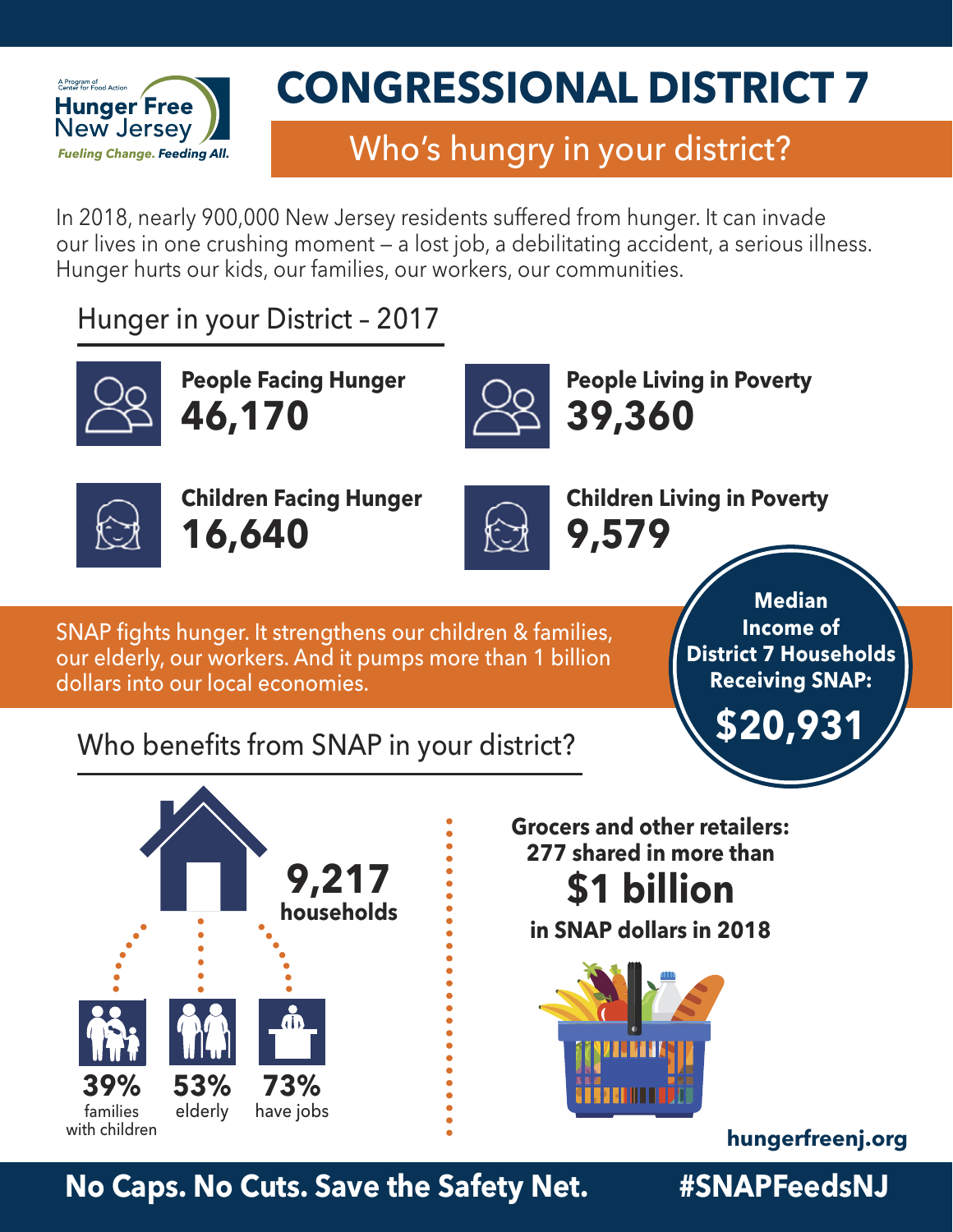

## Who's hungry in your district?

In 2018, nearly 900,000 New Jersey residents suffered from hunger. It can invade our lives in one crushing moment — a lost job, a debilitating accident, a serious illness. Hunger hurts our kids, our families, our workers, our communities.

Hunger in your District – 2017



**People Facing Hunger 69,600**



**People Living in Poverty 118,935**



**Children Facing Hunger 24,220**



**Children Living in Poverty 36,760**

SNAP fights hunger. It strengthens our children & families, our elderly, our workers. And it pumps more than 1 billion dollars into our local economies.

**Median Income of District 8 Households Receiving SNAP:**

**\$20,012**

### Who benefits from SNAP in your district?



**Grocers and other retailers: 749 shared in more than \$1 billion**

**in SNAP dollars in 2018**



**[hungerfreenj.org](https://hungerfreenj.org)**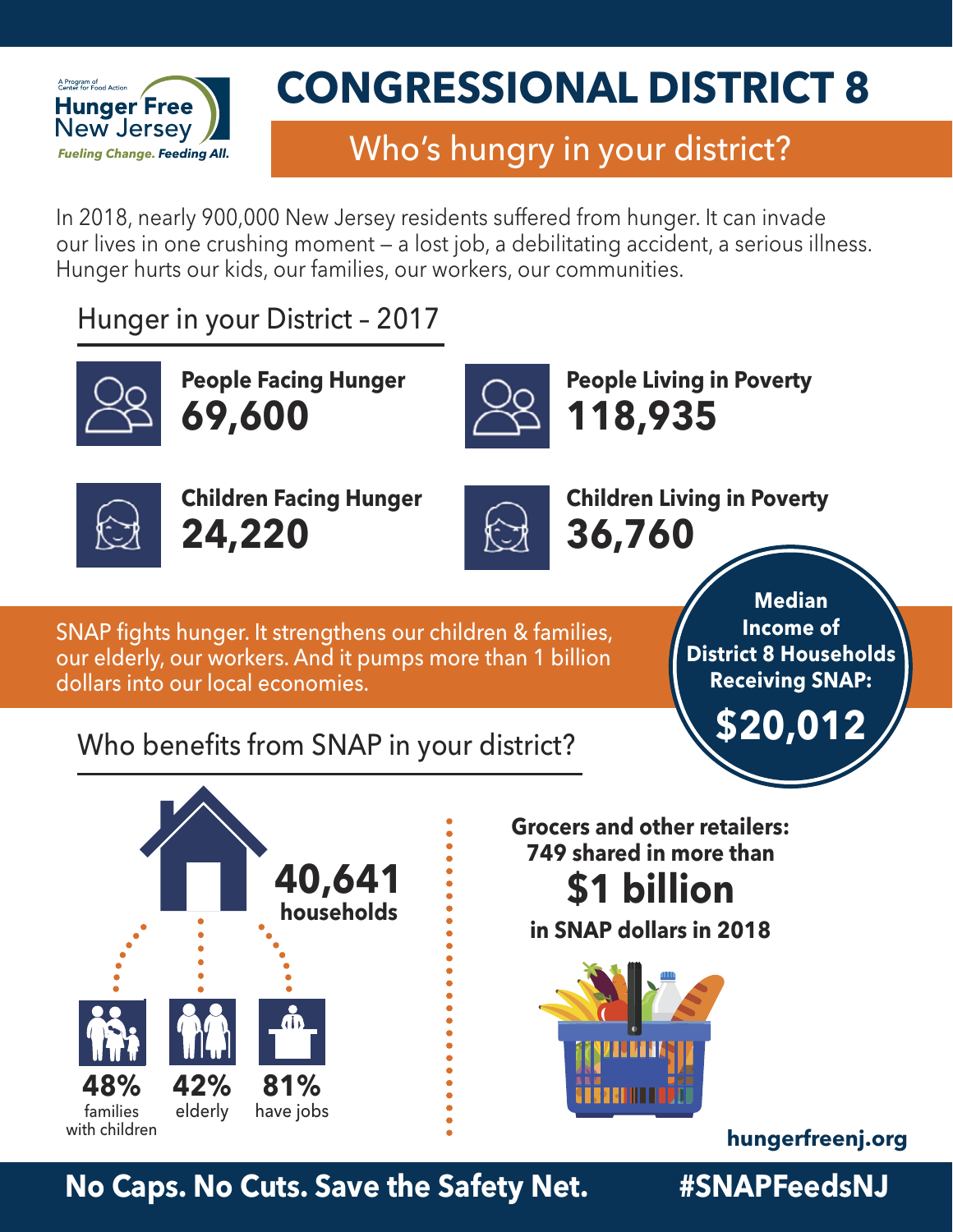

## Who's hungry in your district?

In 2018, nearly 900,000 New Jersey residents suffered from hunger. It can invade our lives in one crushing moment — a lost job, a debilitating accident, a serious illness. Hunger hurts our kids, our families, our workers, our communities.

Hunger in your District – 2017



**People Facing Hunger 68,180**



**People Living in Poverty 110,859**



**Children Facing Hunger 23,310**



**Children Living in Poverty 35,773**

SNAP fights hunger. It strengthens our children & families, our elderly, our workers. And it pumps more than 1 billion dollars into our local economies.

**Median Income of District 9 Households Receiving SNAP:**

**\$24,281**

### Who benefits from SNAP in your district?



**Grocers and other retailers: 638 shared in more than \$1 billion**

**in SNAP dollars in 2018**



**[hungerfreenj.org](https://hungerfreenj.org)**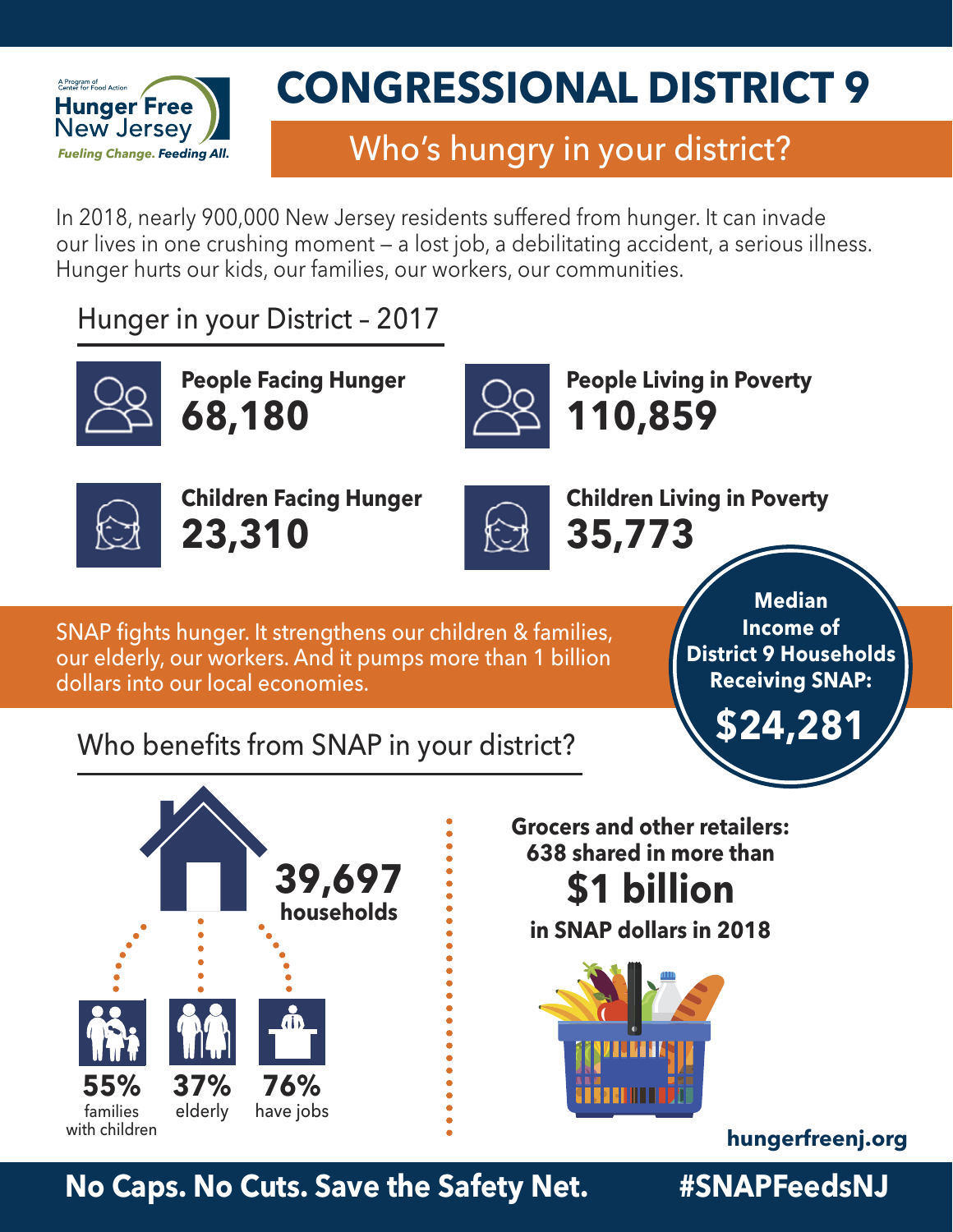

## Who's hungry in your district?

In 2018, nearly 900,000 New Jersey residents suffered from hunger. It can invade our lives in one crushing moment — a lost job, a debilitating accident, a serious illness. Hunger hurts our kids, our families, our workers, our communities.

Hunger in your District – 2017



**People Facing Hunger 155,210**



**People Living in Poverty 127,702**



**Children Facing Hunger 33,540**



**Children Living in Poverty 42,614**

SNAP fights hunger. It strengthens our children & families, our elderly, our workers. And it pumps more than 1 billion dollars into our local economies.

**Median Income of District 10 Households Receiving SNAP:**

**\$20,047**

### Who benefits from SNAP in your district?



**Grocers and other retailers: 794 shared in more than \$1 billion**

**in SNAP dollars in 2018**



**[hungerfreenj.org](https://hungerfreenj.org)**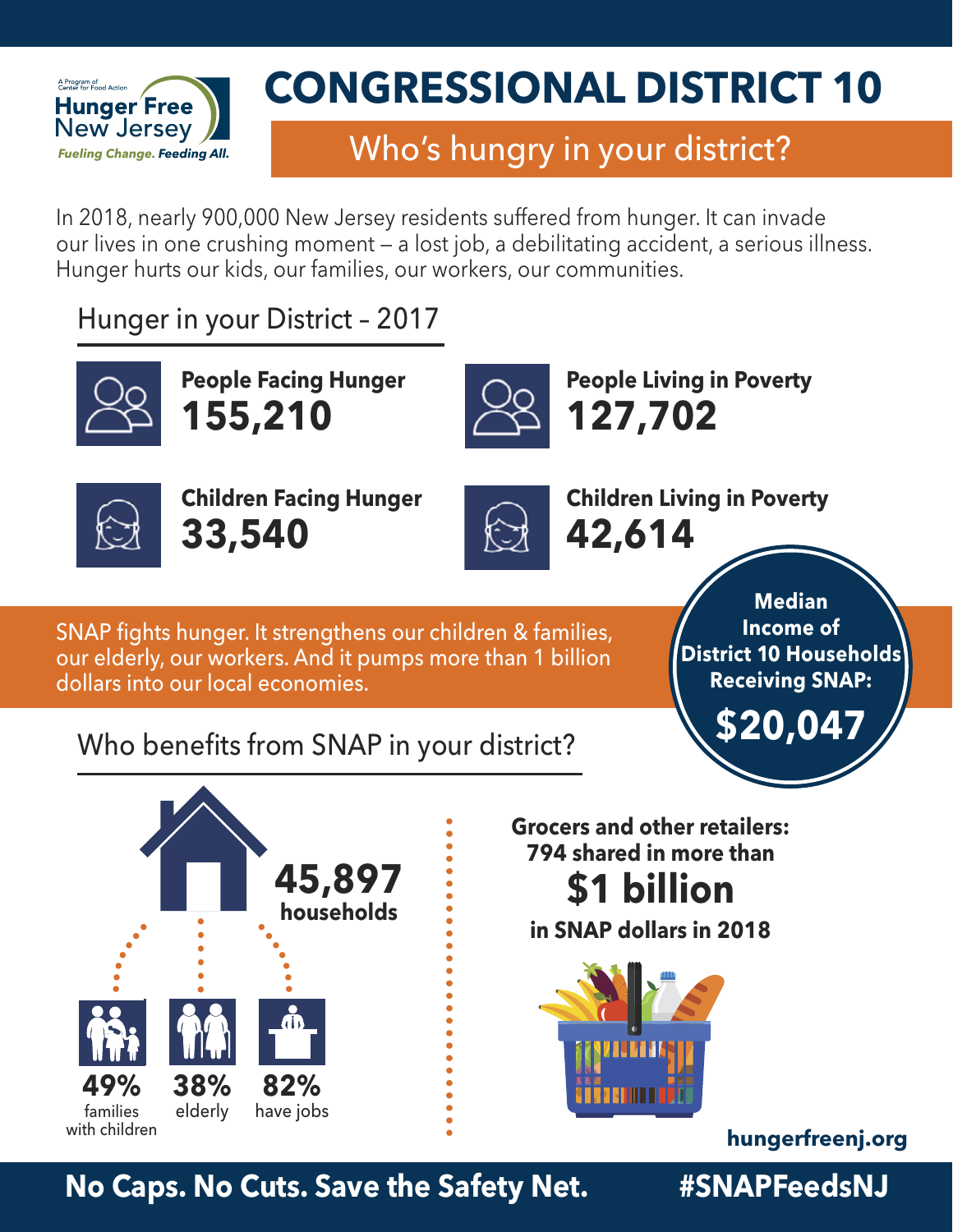

### Who's hungry in your district?

In 2018, nearly 900,000 New Jersey residents suffered from hunger. It can invade our lives in one crushing moment — a lost job, a debilitating accident, a serious illness. Hunger hurts our kids, our families, our workers, our communities.

Hunger in your District – 2017



**People Facing Hunger 40,880**



**People Living in Poverty 25,657**



**Children Facing Hunger 13,390**



**Children Living in Poverty 4,560**

SNAP fights hunger. It strengthens our children & families, our elderly, our workers. And it pumps more than 1 billion dollars into our local economies.

**Median Income of District 11 Households Receiving SNAP:**

**\$24,767**

### Who benefits from SNAP in your district?



**Grocers and other retailers: 256 shared in more than \$1 billion**

**in SNAP dollars in 2018**



**[hungerfreenj.org](https://hungerfreenj.org)**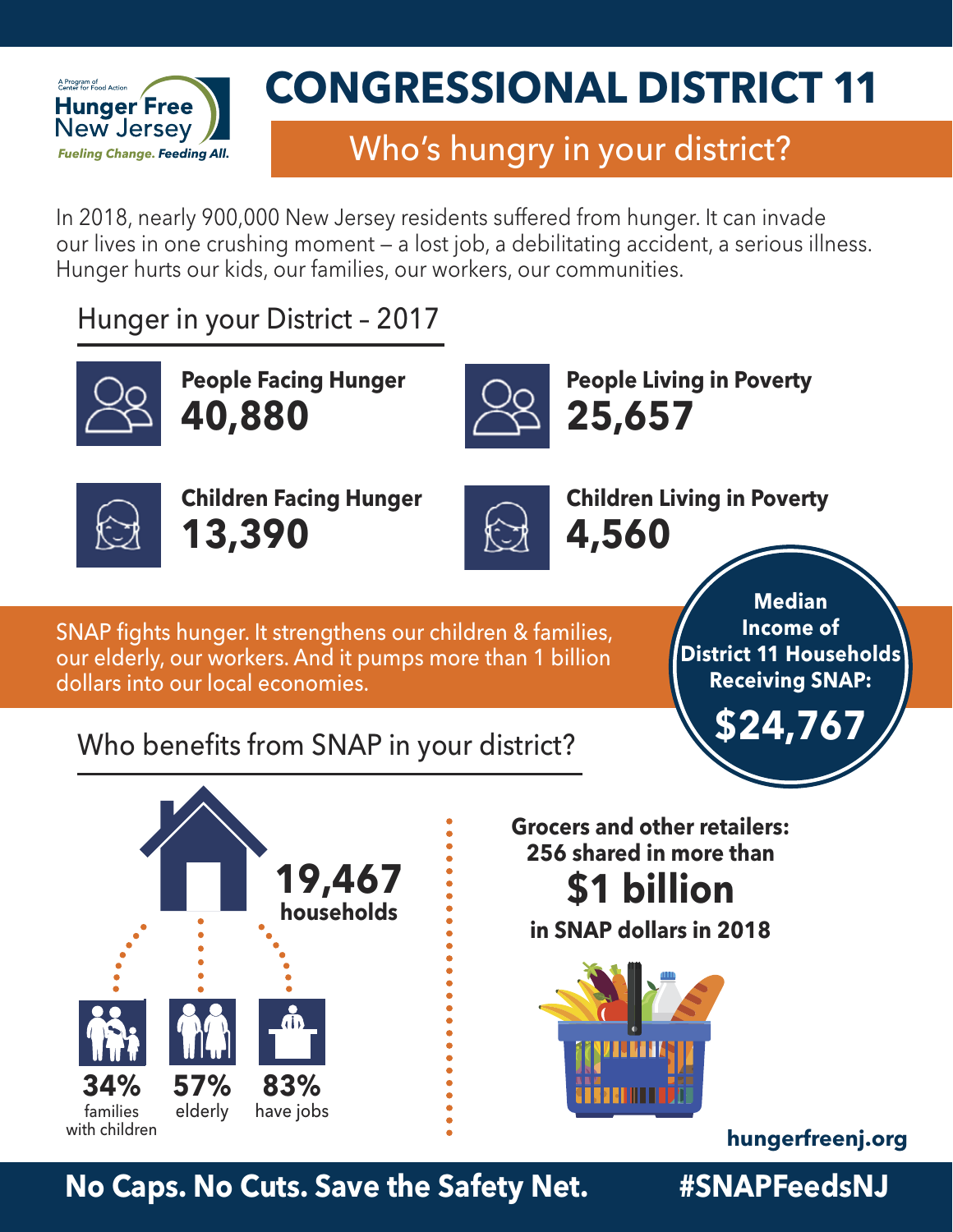

## Who's hungry in your district?

In 2018, nearly 900,000 New Jersey residents suffered from hunger. It can invade our lives in one crushing moment — a lost job, a debilitating accident, a serious illness. Hunger hurts our kids, our families, our workers, our communities.

Hunger in your District – 2017



**People Facing Hunger 70,460**



**People Living in Poverty 61,083**



**Children Facing Hunger 18,730**



**Children Living in Poverty 17,507**

SNAP fights hunger. It strengthens our children & families, our elderly, our workers. And it pumps more than 1 billion dollars into our local economies.

**Median Income of District 12 Households Receiving SNAP:**

**\$21,780**

### Who benefits from SNAP in your district?



**Grocers and other retailers: 476 shared in more than \$1 billion**

**in SNAP dollars in 2018**



**[hungerfreenj.org](https://hungerfreenj.org)**